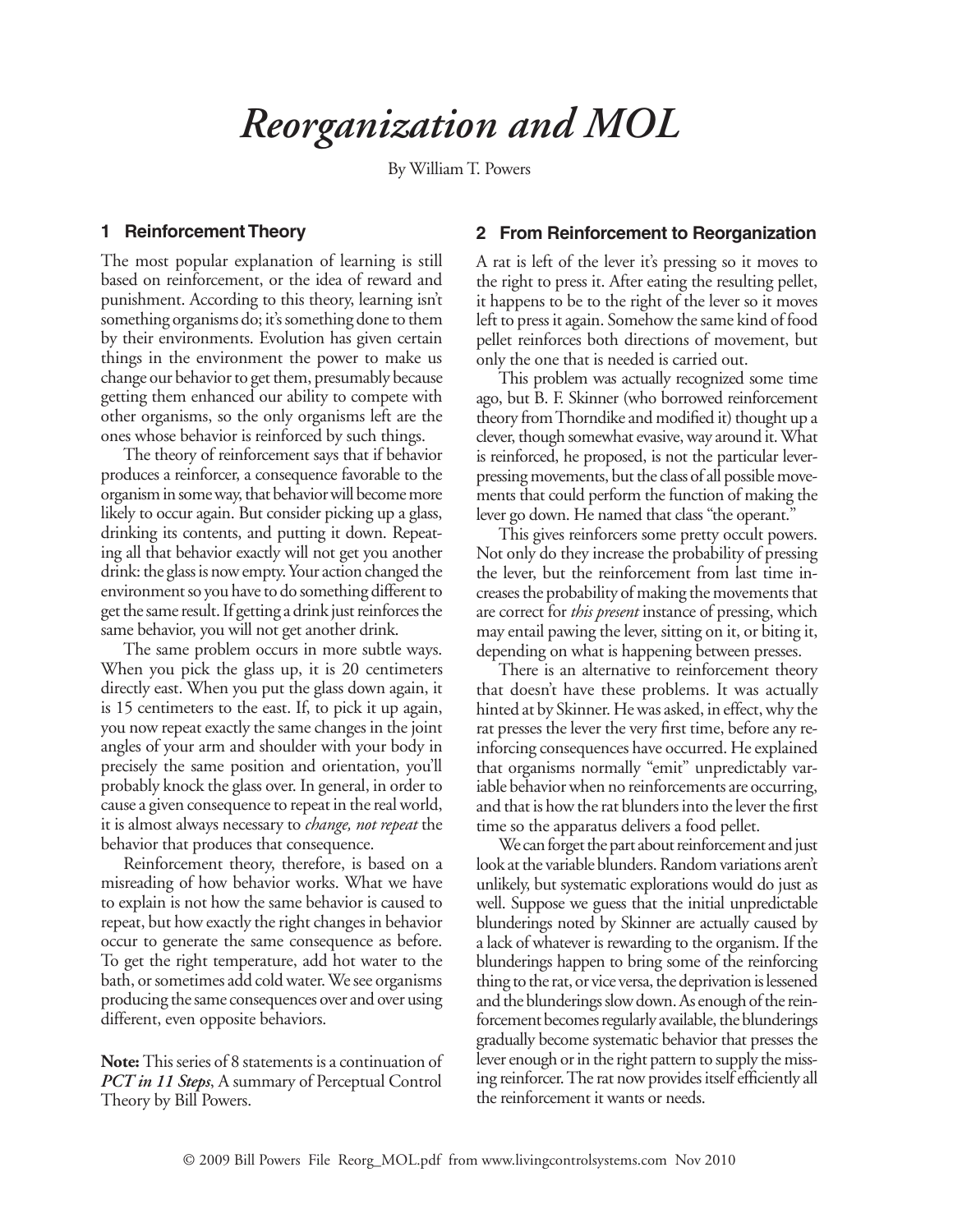#### **3 Reorganization theory**

This leads us to a different view of the way both rats and people learn. Those random variations aren't an accident: they're the only way we have for learning something new that we can't learn by reasoning things out or referring to past experience. When we're really stuck, or really ignorant like a baby or dumb like a rat, all we can do is try things at random and hope to hit on something that makes life a little better. Of course we don't always go thrashing randomly around; we do that only when something goes wrong and nothing we already know how to do works to set it right.

We can begin to put a new picture together. When something goes wrong, meaning that there is trouble with controlling some perception, some process inside us starts to induce random but gradual changes of organization into the brain. The way we perceive, the way we detect errors, the way we convert errors into reference conditions for lower-order systems, all begin to change. This naturally changes the way other people will see us behaving. If for any reason our attempt to control a perception seems to be working better, the random variations slow down or stop and any current changes keep going in the same general direction as long as control seems to be improving. When it starts to get worse again, we start the random process again, changing randomly in different directions. With some luck, this will bias the changes so we spend more time making control better than making it worse.

As control gets better, errors get smaller, and the logical thing to do would be to make the changes smaller, eventually going to zero when the error is zero, or less than some amount that doesn't bother us any more. Once the brain's organization has changed enough to restore good control, the cause of the random variations goes away and we go on controlling using the new organization—as long as it continues to work well.

The outward appearance of this reorganizing process could easily be seen to mean that something reinforces the correct behavior. Reorganization theory says no, that is a misinterpretation. What is happening is that problems cause reorganization to start, and successes slow it down or stop it, and it's the organism, not the environment, that is starting and stopping the changes. A mirror image of reinforcement; causation reversed.

#### **4 Reorganization and conflict**

Reorganization theory tells us that organisms that learn have an ability to alter their own organization as a way of modifying control systems or creating new ones when difficulties arise. In PCT, the current assumption is that reorganization is the process that generates nearly all control systems in an adult human being (or modifies rudimentary systems we inherit). There has to be some predisposition to develop certain levels of control, but the actual systems that we end up with, the hypothesis says, are built mostly by the organism's own experiences in the present-time world, and are built by the most important control system we inherit from our ancestors, the control system that builds and modifies control systems. In PCT it is called "the reorganizing system," though it is likely to consist of many subsystems in the brain, and who knows, perhaps throughout the body. Those "repair" enzymes hopping along the backbones of DNA molecules might be doing more than repairing. They might be reorganizing the molecules.

There is a lot to learn about this new way of seeing behavior and learning.

Let's say that organisms have an inherited ability to reorganize themselves when things go wrong. Control theory tells us about one thing that can go very wrong in a brain. It happens when, in the course of random reorganization, two or more control systems at one level try to control their own perceptions by sending different reference signals to the same lower-order control system. In trying to see oneself as a worthy member of the human race (level n+2), one sets the sub-goals (level n+1) of being cooperative and also, for different reasons, being competitive. It is very hard to find one behavior (at level n) that will accomplish both of these reference conditions at the same time. In fact, if you want to accomplish them simultaneously, you can't. That's a conflict.

Because these are control systems, they will produce as much output action as required to match perception to reference. The result of conflict is probably going to be a disaster. The harder one system tries to be cooperative, the harder the other tries to be competitive, and where these strivings come together to direct lower-level behavior, they will cancel each other out. The control systems might as well have been removed with a neurosurgeon's scalpel. A great block of control has been lost.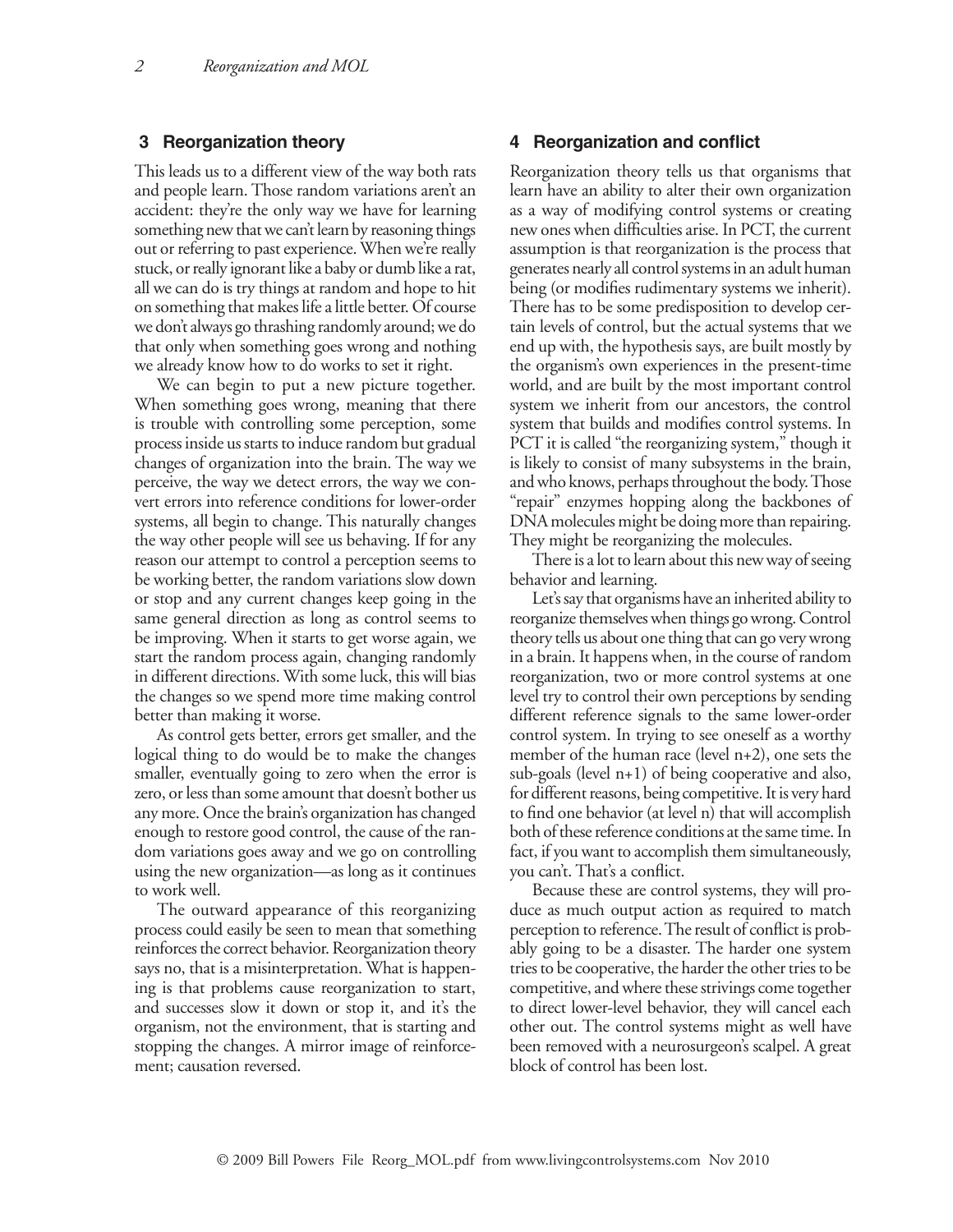### **5 Resolving inner conflict**

We encounter little conflicts all the time. Stay home and relax or go out and have a good time. Chocolate or vanilla. Buy or don't buy. Turn right toward the movies or turn left toward the mall. Any time when we could do different things but not both at once, and we want to do both at once, we have a conflict. The normal result is that we very quickly reorganize and make a choice, removing the conflict. If we couldn't do that, life would be a serious mess.

Not every case where there are two mutuallyexclusive choices is a conflict. When you drive to a store, on the way you repeatedly encounter possible choice-points: turn or go straight, turn left or turn right. But you already know the way to the store, and the alternatives never come up unless there's an accident or a road repair crew in the way. You've already resolved those conflicts. You just follow the sequence of left and right turns that ends up at the store and never even consider turning any other way.

But genuine choice-points, genuine conflicts, do come up, and sometimes they don't get reorganized away. Should I stay with my unfaithful wife because I love her or divorce her because I hate what she did? Tell the boss what my friend stole, or be loyal to the friend and not tell? Be a go-getter, or relax and enjoy life? To be or not to be, that is the conflict.

Persistent, chronic conflict is a debilitating state. It destroys the ability to control, because neither of two conflicting goals can be achieved; as soon as the error in one control system is reduced, the other is increased and that side pulls or pushes harder. All the effort that one system can produce is used only to cancel all the effort the other system can produce, or most of it. Most psychotherapists would agree that almost all the problems that people bring to therapy involve loss of control. Behind loss of control, we can now venture, there is most probably a persistent conflict.

Now the question is, "Why has this person's natural ability to reorganize not removed this conflict already?" Part of the answer lies in the answer to another question: "When something is wrong with one control system, causing poor control and reorganization, why doesn't reorganization change other control systems, too, even if nothing is wrong with them?" There must be some way of focusing or amplifying reorganization where it's needed.

#### **6 Awareness and reorganization**

A good answer comes not from theory but from experience. No matter what technique a psychotherapist uses—giving homework assignments, talking to chairs, rolling the eyeballs this way and that, or mindfully meditating—most would agree that problems don't get solved until the client is aware of them. It's generally accepted that awareness normally is in contact with only a rather small part of the activities going on in the brain, even control processes. This means that most of the brain is operating without awareness, even if it's still controlling all kinds of perceptions. The perceptions, however, would then just be neural signals with nobody looking at them, like (up to now) the ones you receive from the seat you're sitting in, or from your breathing. Therapists want your awareness to be focused on the problem, not elsewhere. It will be: awareness is attracted to problems.

So why should solving a problem depend on being aware of it? We can now offer a possible answer: because the main focus of reorganization follows the main focus of awareness. This is how the changes are confined to just part of the brain's organization. This is just a possibility suggested by the mobility of awareness and the apparent observed fact that change and awareness are intimately related. It's probably not a very controversial proposal.

PCT offers one additional dimension to consider: the organization into levels of control. Conflict involves at least three levels: an upper level goal using two lower control systems controlling different perceptions, and a lowest level where a single control system is receiving two incompatible reference images. Sit down, stand up. Go outside, stay inside. Text her, ignore her. The lowest system can't do both. It may come to some compromise state, but that won't do what any higher-level system needs to be done. There is a lot of difficulty at that lowest level. It wouldn't be surprising if that were where awareness goes: to the place where the conflict is being acted out.

But that isn't the place that needs to be reorganized. To reorganize at the lowest level will just change the way the conflict is being expressed. And this is where the therapist finds the client, embroiled in endlessly reorganizing the consequences of the conflict, while doing nothing to change the systems at the higher level that are causing the conflict. What the client needs is to move awareness up to where changes of organization will do some good.